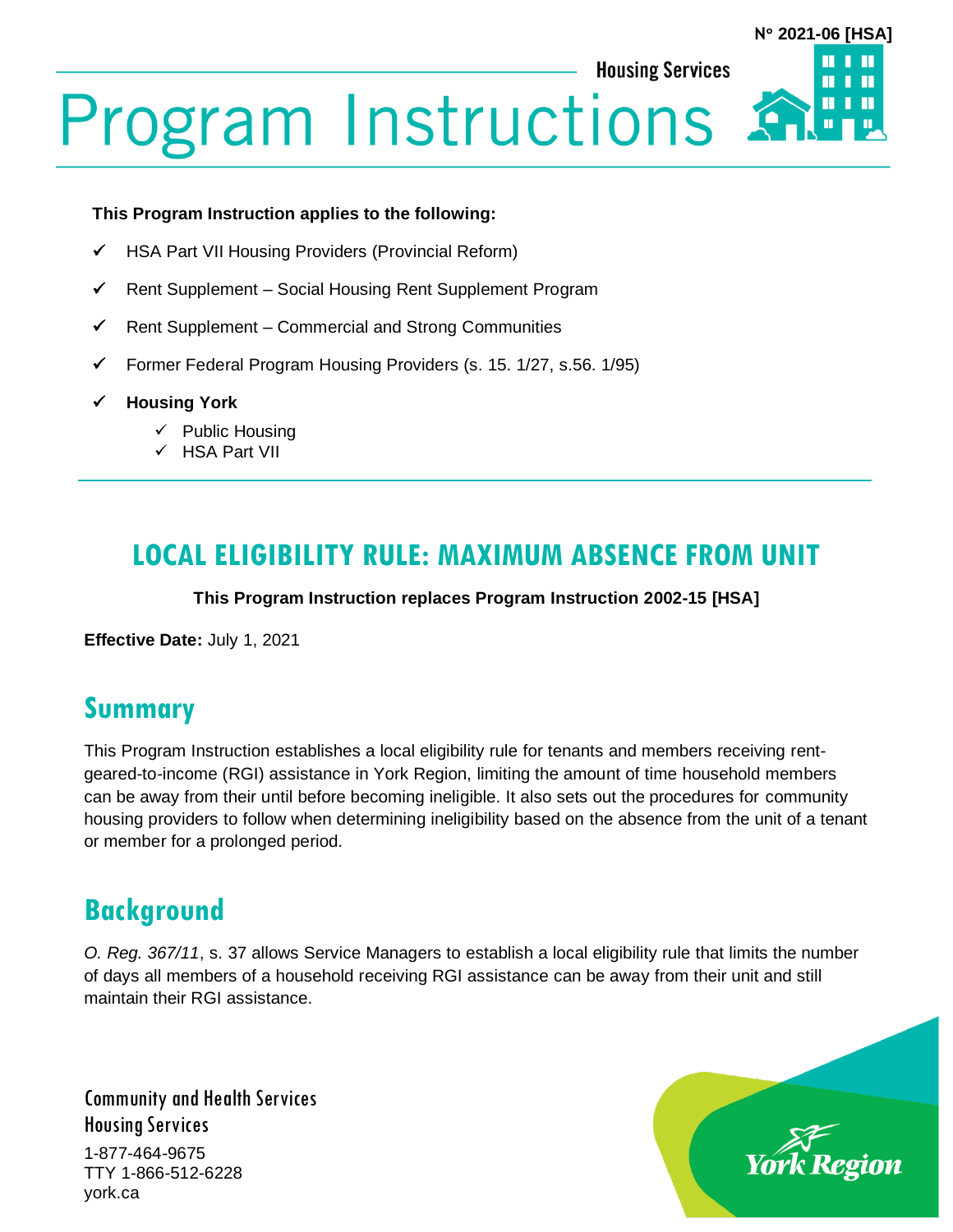# **Absence Limit**

Tenants and members receiving RGI assistance in York Region cease to be eligible if all members of the household have been absent from the unit for a period of more than 90 consecutive days.

## **Extenuating Circumstances**

Housing providers may permit exemptions to the absence limit in the case of extenuating circumstances outlined below. Tenants and members must submit documentation to their housing provider to support the exemption, such as a letter from a licensed medical professional.

- 1. In the case of a one-member household, an exemption may be permitted if the member is absent due to medical reasons (e.g., temporary stay in a hospital or other acute health care facility).
- 2. In the case of a household with two or more members, an exemption may be permitted if one member is absent from the unit for due to medical reasons, and the remaining members are accommodated elsewhere as a result of the absence of the first member.

**Example:** A household includes a single parent and two young children. The parent is admitted to hospital for a chronic medical condition and the two children temporarily stay at their grandparents' home.

3. In the case of exceptional circumstances, York Region may grant an exemption at the recommendation of a housing provider. Housing providers are directed to consult with their Program Coordinator to identify allowable exceptional circumstances and determine appropriate documentation to be provided by the tenant or member. If approved by York Region, the tenant or member will maintain RGI assistance.

# **Action Required**

Housing providers must notify all tenants and members receiving RGI of this policy at the time of movein. It is recommended that the policy be addressed in the housing provider's lease or occupancy agreement. The information is also included in in York Region's [Rent Subsidy Review Form.](https://www.york.ca/wps/wcm/connect/yorkpublic/19315517-f324-4b02-8911-4bb8520b4624/New-Rent-Subsidy-Review-Form-for-reviews-completed-beginning-July-1-2021.pdf?MOD=AJPERES&CVID=nyJJWM2)

Where possible, tenants and members are required to notify housing providers in advance of their absence.

Once a housing provider determines all members of a household have been absent for longer than 90 days, the housing provider must provide written notification within seven business days that the household is no longer eligible for subsidy. The increase to market rent or housing charge takes effect on the first day of the month following 90 days from the date the tenant or member is notified of their ineligibility. The notification must include:

- The reason the household has become ineligible for RGI
- The market rent or housing charge for the unit and the effective date of the increase (first day of the month following 90 days from the date of the notice)